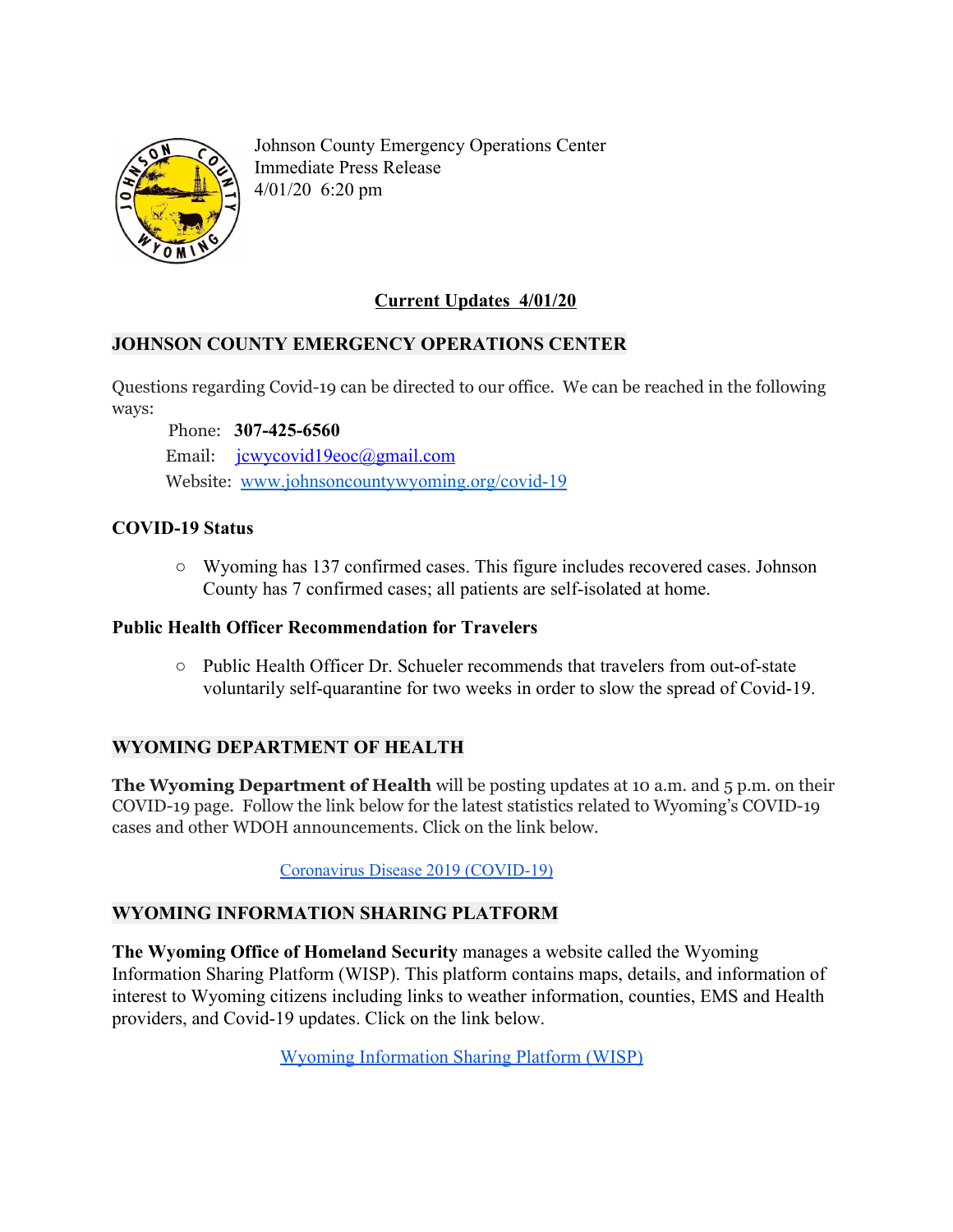### **JOHNSON COUNTY HEALTHCARE CENTER**

**The Johnson County Healthcare Center** has begun to receive face shields produced by Johnson County School District #1 utilizing its 3-D printing technology. Thank you JCSD#1!

# **Prior Updates**

(Due to the Increased Number of Updates, the EOC Press Release will carry items for two releases only.)

### **JOHNSON COUNTY EMERGENCY OPERATIONS CENTER**

### **Medical Liaison**

- **○** Dr. Dozier Tabb reported on the following:
	- Drug trials of two drugs, hydroxychloroquine and azithromycin, are on-going in the US. Definitive results on efficacy have not yet been determined.
	- According to recent figures quoted by infectious disease specialist Dr. Fauci, the death rate of COVID 19 is currently at 1 % in the U.S. This rate is ten times more than the influenza death rate.
	- The recent White House briefing anticipates that the virus may peak in mid-April.
	- The CDC recommends a bleach solution of 4 tsp/quart of water to combat the virus on surfaces.
	- Tests are limited. Top 3 Suggested Testing Priorities are as follows:

**Priority #1:** Sick inpatients; healthcare workers with symptoms

**Priority #2:** Individuals over 65 with symptoms; Individuals in long-term care; individuals with chronic co-morbidity (other health issues) such as diabetes, obesity, lung problems, etc.

**Priority #3:** healthcare workers; first responders;critical infrastructure workers with symptoms

### **Community Concerns**

The Skate Park has been closed until further notice to support our community-wide efforts to maintain appropriate social distance.